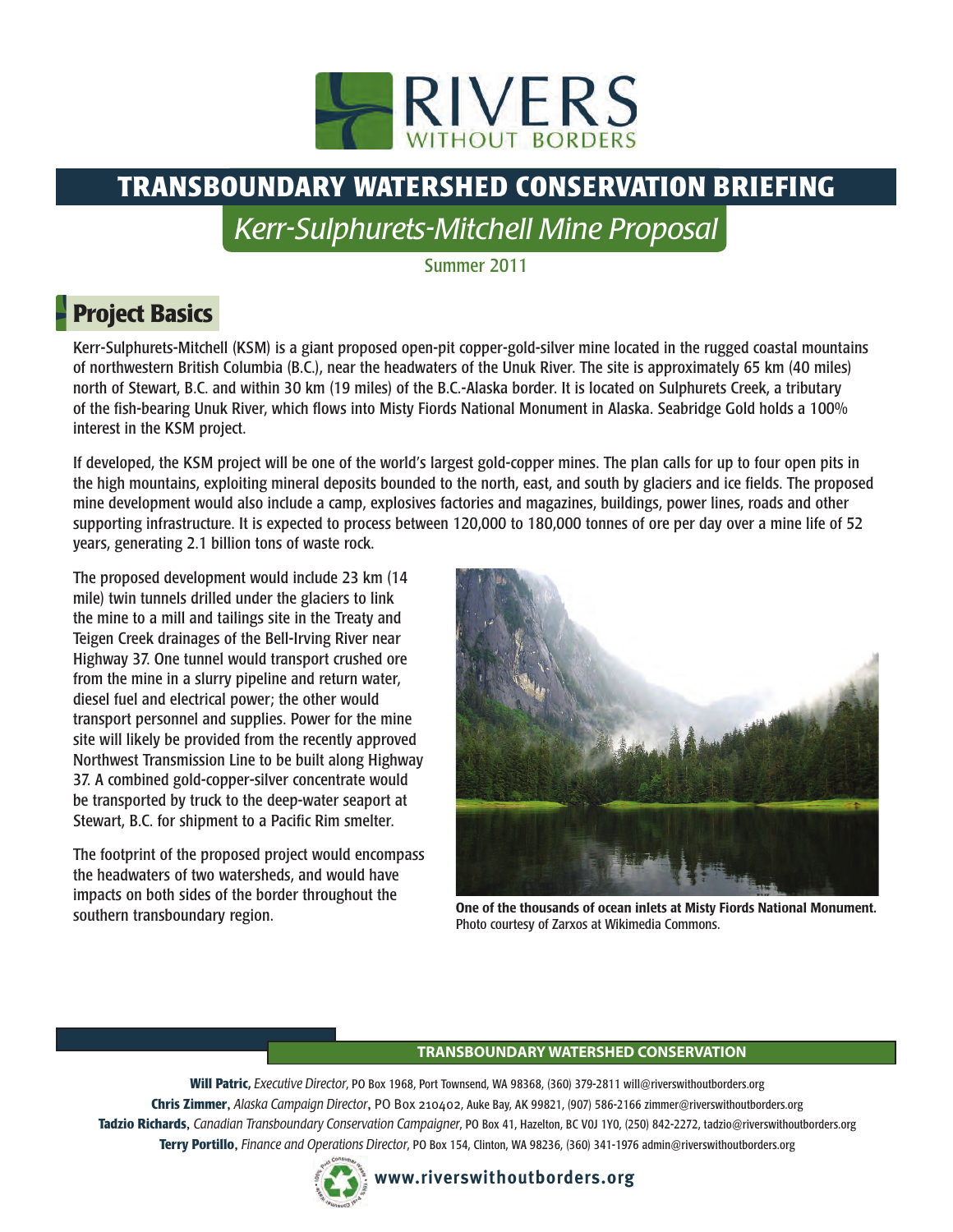## **About Seabridge**

Seabridge Gold is a Toronto-based publically-traded junior gold exploration company. It was founded in 1999 when gold prices were low. Its corporate strategy is to evaluate, acquire, explore and develop gold deposits in a rising gold price market, then sell or partner on assets ready for production. Seabridge does not build or operate mines. The KSM project is the company's most important asset. Seabridge Gold plans to obtain certificates and permits for the proposed mine, then sell the KSM project to a bigger mining company.

#### **Review Process Status**

The KSM project requires certification under both the British Columbia Environmental Assessment Act and Canadian Environmental Assessment Act processes. In addition, numerous federal and provincial licenses, permits, and approvals will be required to use, construct, and operate the project. In particular, the project will require an amendment to Schedule 2 of the federal Metal Mining Effluent Regulation in order to construct the Tailings Management Facility in an area occupied by fish.

The KSM project is in the pre-feasibility stage of the environmental assessment process. On January 31, 2011, B.C. approved the Application Information Requirements (AIR) for the KSM mine proposal. Seabridge Gold anticipates submitting a joint application in 2011 under the provincial and federal environmental review processes.

#### **Time Frame**

The environmental assessment process is 180 days long, with an additional 45 days for a federal decision. If Seabridge meets its application goal, it's possible that KSM could receive an Environmental Assessment Certificate in 2012. Mine construction is anticipated to take 4 years at a cost of over \$4.6 billion.

Despite the size of the deposit – estimated reserves include 38.5 million ounces of gold, and 10 billion pounds of copper – there is uncertainty as to whether it will be developed. The proposed mine is located in mountainous terrain that poses technical and economic challenges which could easily derail the project if mineral prices recede from current historic highs. In addition, the project poses a significant risk of acid mine drainage into fish bearing waters. The project needs an amendment to a federal regulation to put a tailings impoundment near Teigen Creek, which supports some of the highest fish values in the Bell-Irving watershed. This could delay the project, as could consultation and negotiations with four First Nations in B.C., and information sharing with at least eight Alaska-based federally recognized tribes in the U.S. that have interests that may be affected by the KSM project.

#### **Threats to Conservation**

The proposed KSM project is located in a remote, wild and pristine area. The proposed mine will pose a threat to water quality in two fish bearing river systems, fragment prime grizzly and mountain goat habitat, and greatly increase industrial truck and marine traffic in the southern transboundary region.

The proposed mine site drains into the Unuk and Bell-Irving River systems. At the mine site, the mineralized rock has high sulfur content with a high probability for acid generation. Acid-generating waste rock will be stored separately. The Unuk River drains the proposed mining area, provides spawning routes for Pacific salmon and steelhead trout, as well as habitat for cutthroat and rainbow trout, char, and whitefish, and flows into Misty Fiords National Monument in Alaska.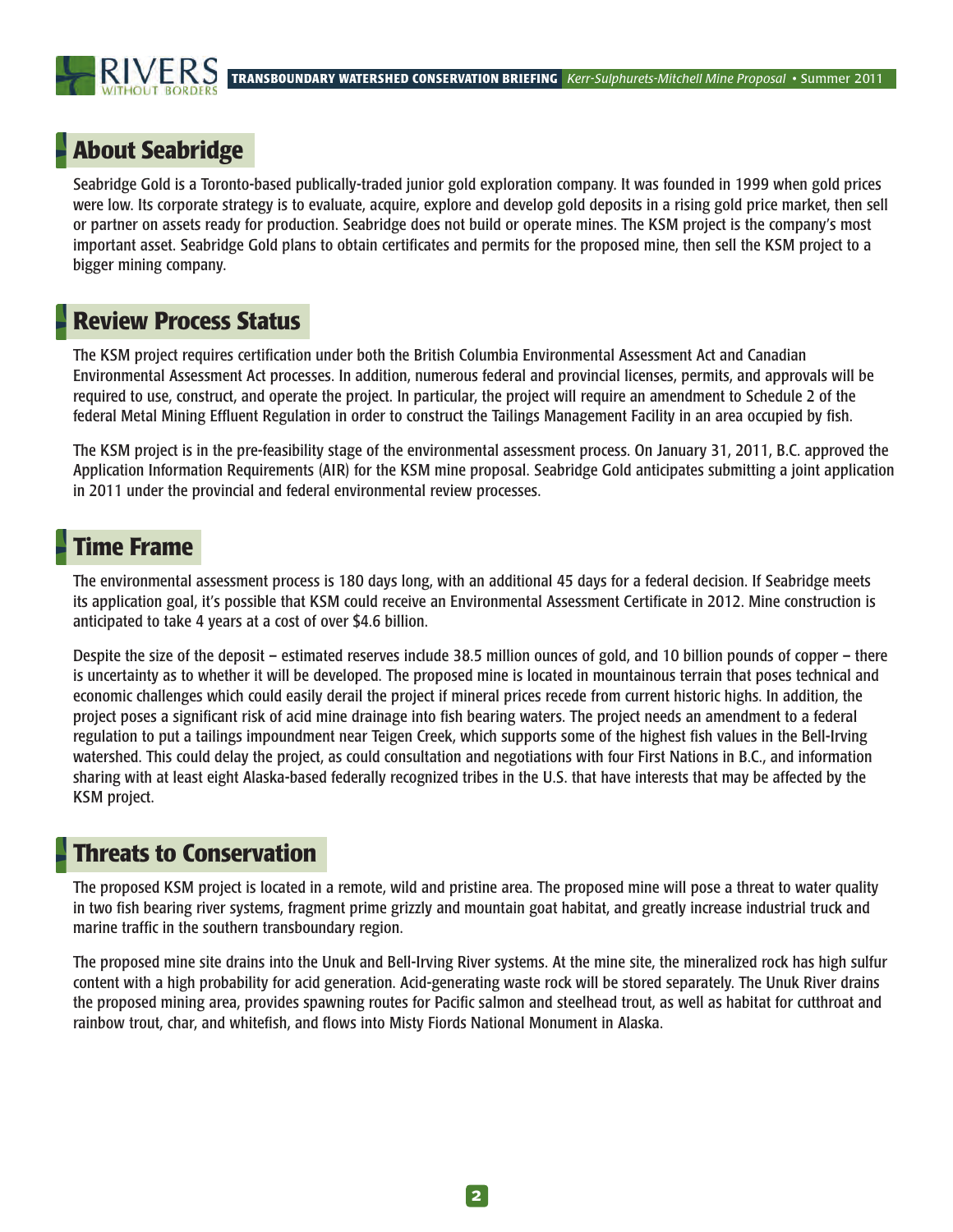**TRANSBOUNDARY WATERSHED CONSERVATION BRIEFING** *Kerr-Sulphurets-Mitchell Mine Proposal* • Summer 2011





Unuk River. Photo by Rivers Without Borders.

The proposed process plant site and tailing management facility will be located between Teigen and Treaty Creeks, which support high fish values and drain into the Bell-Irving River, which provides spawning or other habitat for chinook, coho and sockeye salmon, steelhead, rainbow and bull trout, Dolly Varden char and mountain whitefish. Sulfide-rich tailings will be submerged within a proposed 9 km long tailings management facility.

Acid mine drainage will be a long term concern. Given that the region is extremely wet and steep with high seismic activity, the danger of a spill from a toxic tailings impoundment or a tailings dam failure is very real. Clean up could be difficult if not impossible. Environmental consequences could be catastrophic.

The proposed project will lead to the construction of new roads through prime grizzly bear and mountain goat habitat, including an access road extending from the Eskay Creek Road, and a bridge across the Unuk River. On Highway 37, about 40 trucks per day will transport concentrate from the mill to the deep-water port at Stewart, B.C.

### **First Nations Positions**

The proposed KSM project would impact multiple First Nations – both at the project site and downstream on both the Bell-Irving and Unuk Rivers. Part of the proposed project, excluding the mineral deposits and their immediately related infrastructure, lies within the boundaries of the Nass Area, as defined in the Nisga'a Final Agreement. This project triggers the Environmental Assessment and Protection chapter of that agreement. The Tahltan First Nation has an asserted claim over part of the area underlying the footprint of the proposed project. Additionally, the Gitanyow and Gitxsan Hereditary Chiefs have interests that may be affected by the project, particularly downstream of the proposed process plant and tailing management facility.

In expectation of an Environmental Assessment Application, the AIR directed Seabridge Gold to consult with the above First Nations and conform to the Nisga'a Final Agreement. With regard to cross border impacts: "The application will also describe information sharing and other discussions that have occurred with Alaska-based federally recognized tribes in the United States whose interests may be affected by the proposed Project. Some of these may include: Central Council of Tlingit and Haida Indian Tribes of Alaska, Craig Community Association, Hydaburg Cooperative Association, Ketchikan Indian Community, Klawock Cooperative Association, Metlakatla Indian Community, Organized Village of Kasaan, and Organized Village of Saxmon."

#### **Summary**

Kerr-Sulphurets-Mitchell is a massive open-pit copper-gold-silver mine proposed by Seabridge Gold. It is located on salmon bearing waters in multiple First Nation territories. It is upstream of Misty Fiords National Monument in Alaska, close to the international border, and could affect downstream Alaskan native and fishing interests. It is currently in the preliminary stage of environmental assessment, and has substantial potential environmental impacts to the region's wildlife and fish populations.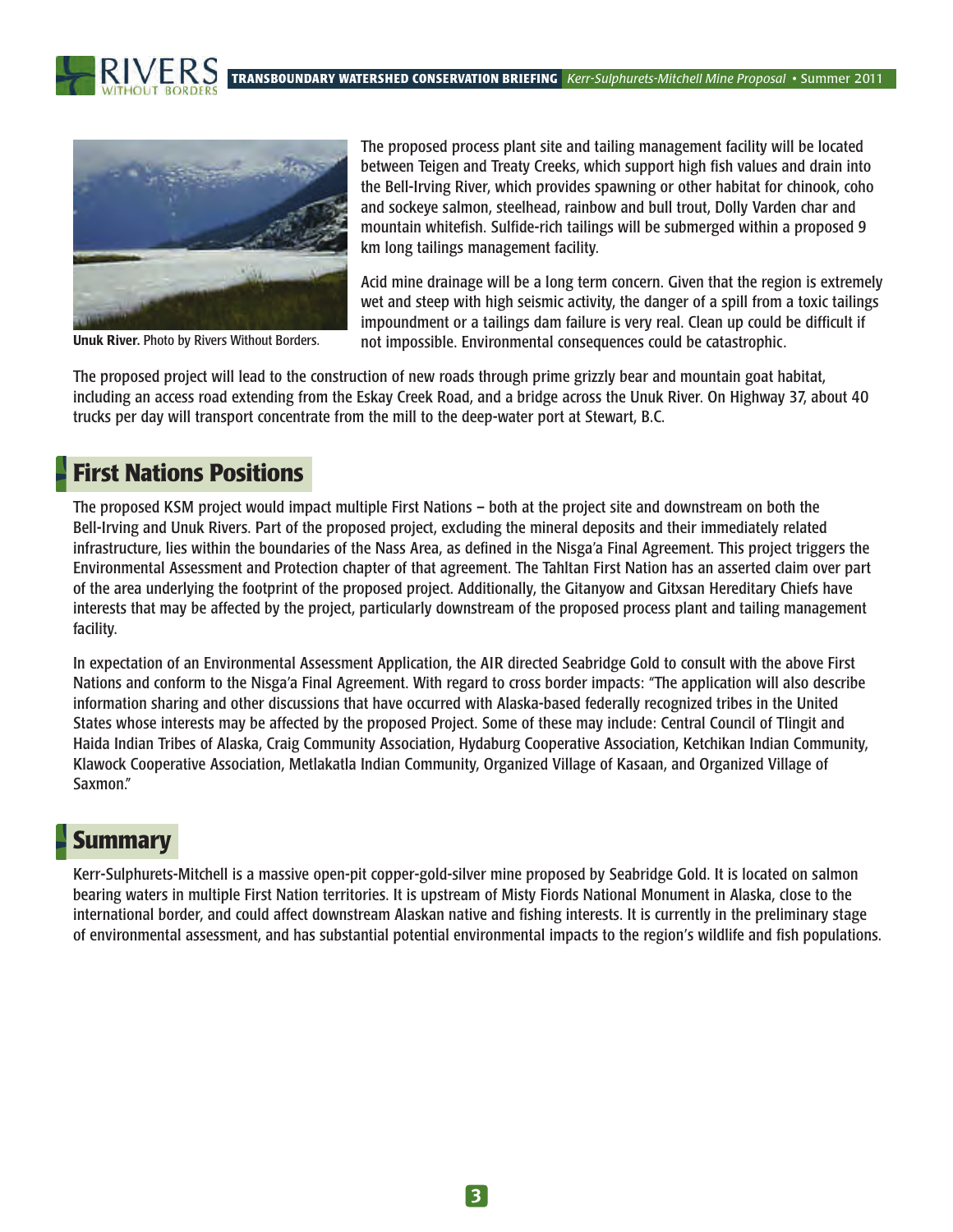

**TRANSBOUNDARY WATERSHED CONSERVATION BRIEFING** *Kerr-Sulphurets-Mitchell Mine Proposal* • Summer 2011

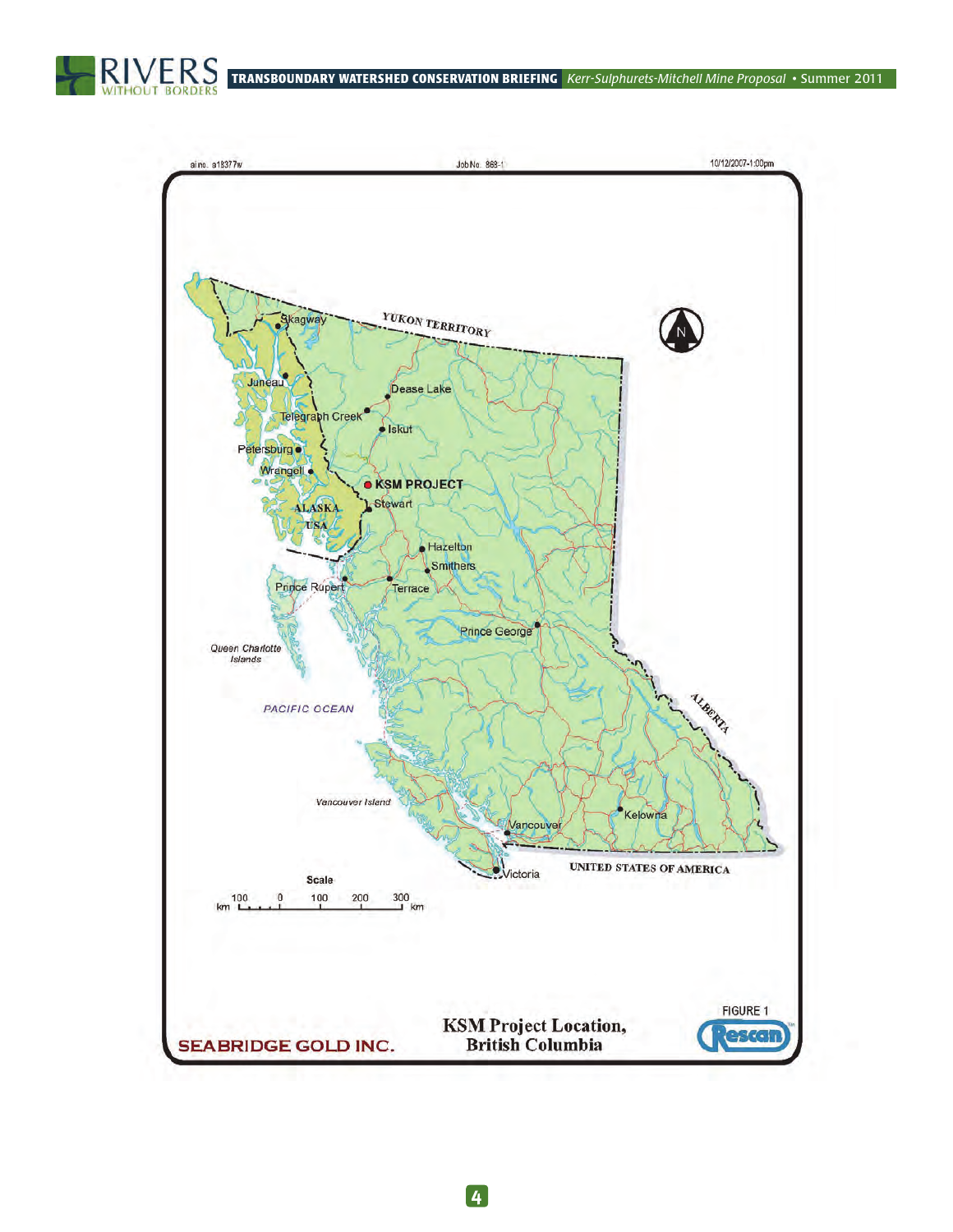



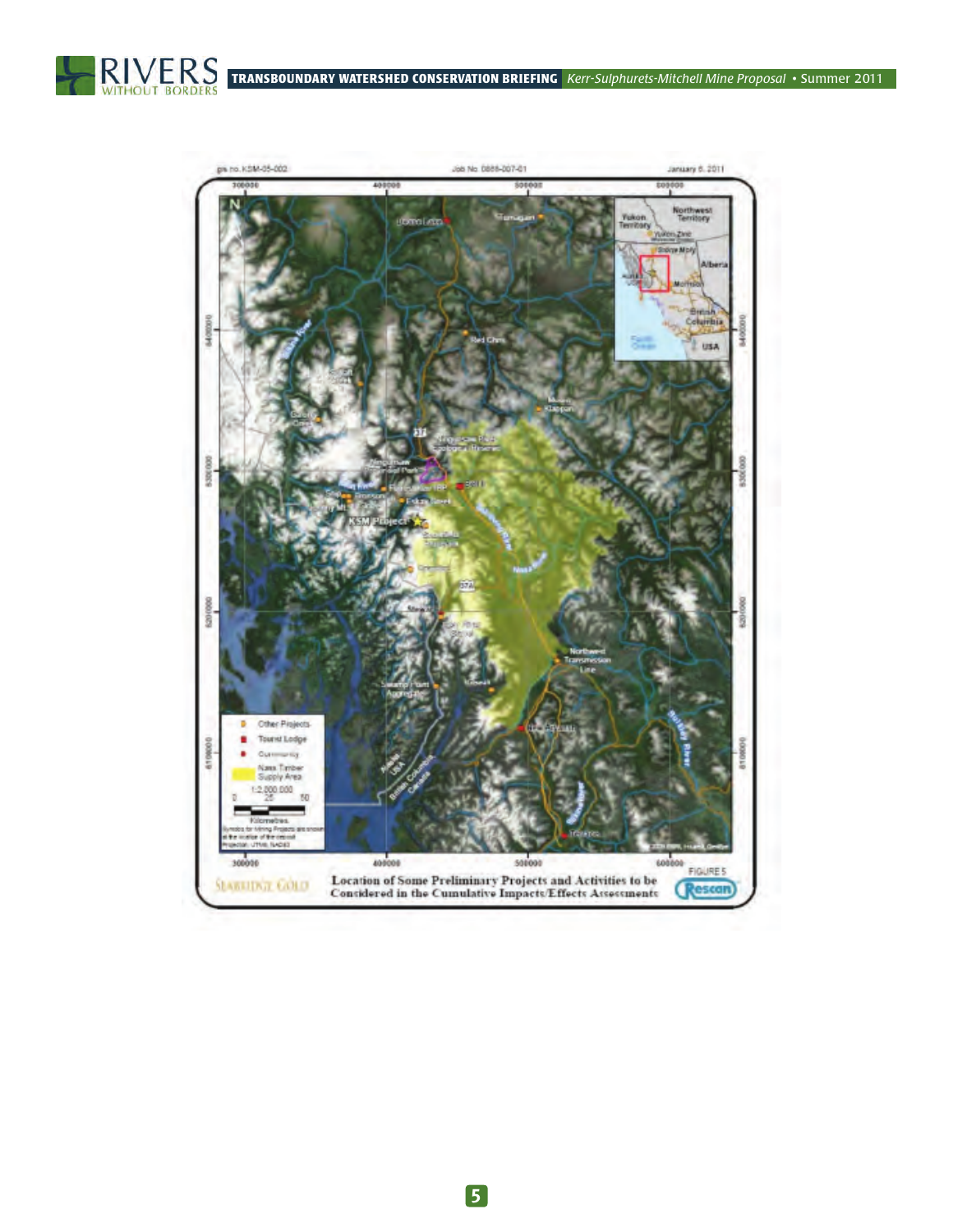